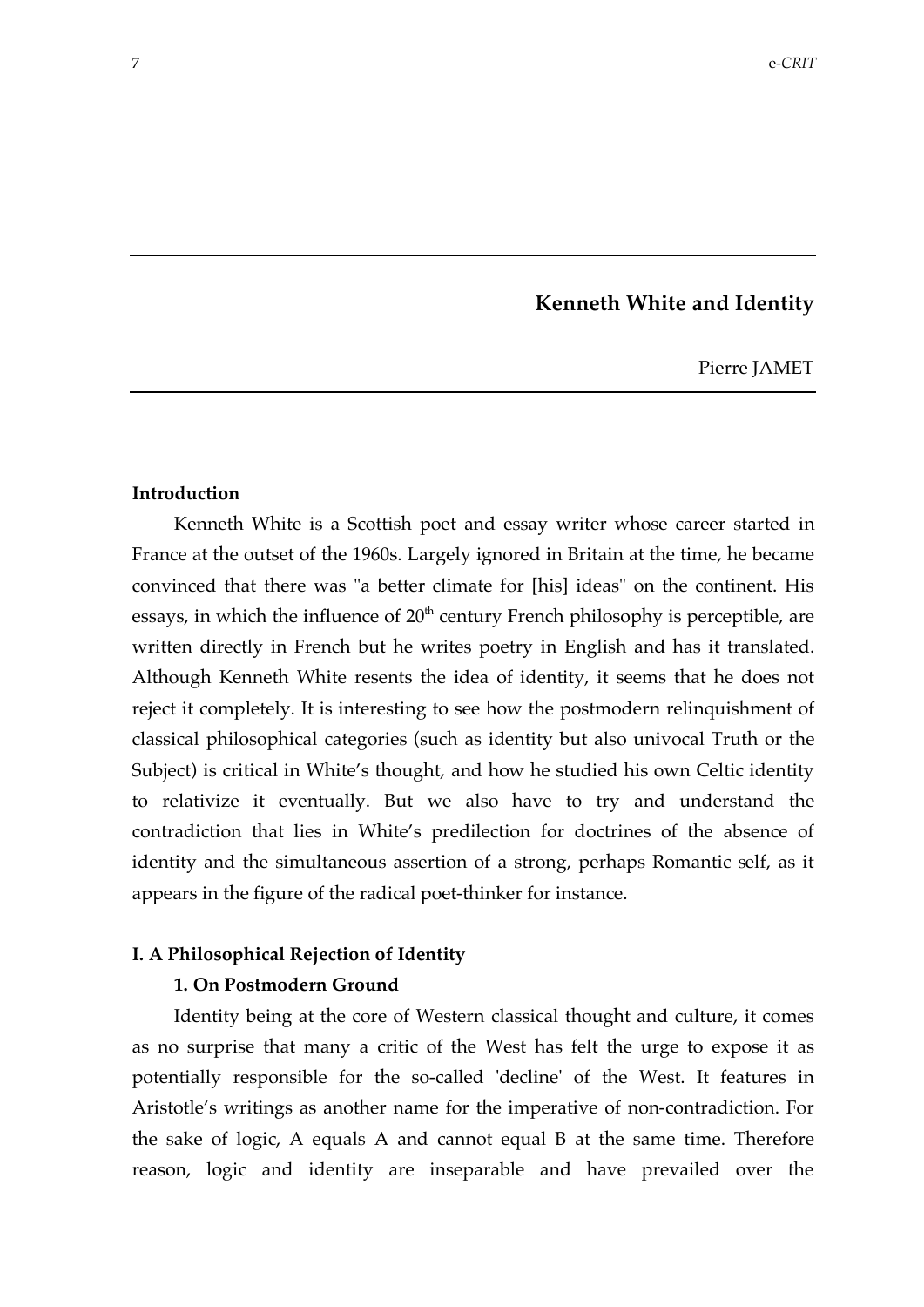development of Western science and thought until a fairly recent interest of science for quanta or chaos.

Kenneth White is a Scottish poet but he also writes essays in French since he has been living in France for nearly fifty years now. In his books of essays he frequently refers to French (or francophone) philosophers who have sometimes been labelled "postmodern", notably Gilles Deleuze, Jacques Derrida, Jean-François Lyotard, or Kostas Axelos. According to Alain Badiou, postmodern philosophy derives from Nietzsche's suspicion that there was something rotten in the state of Modernity and Western rationality. Badiou contends that modern thought is characterized above all by the notion of univocal Truth. But he also recalls that there is no such Truth without a Subject to voice it, a Cartesian Subject whose backbone is, precisely, identity. "Cogito, ergo sum", "I think, therefore I am", means that the *I* who thinks is the same as the *I* who is and that he even defines him. *I* equals *I*, and cannot equal anything or anybody else at the same time. The logic of modern philosophy is of course different altogether from Rimbaud's poetical logic according to which "Je est un autre". And White very frequently claims that his first masters were Nietzsche and Rimbaud: "Á côté de Rimbaud il y a Nietzsche, qui commence dans la saison en enfer, en poussant jusqu'au bout l'analyse de la culture qui a créé cet enfer"1 .

Nietzsche is what White calls a "culture analyst" who identifies the cultural crisis of the West with "nihilism" which he understands as the inner coherence of occidental history since Plato, Aristotle and Christianity. White also holds that nihilism is responsible for the utterly disastrous contemporary situation of Man and his natural environment : "Pour trouver le début de l'aberration, il faut remonter sans doute au moins vingt-cinq siècles en arrière"<sup>2</sup>. The Nietzschean bird's eye view of history can easily be recognized here since (more or less) 25 centuries ago Plato and Aristotle founded what was to be referred to as metaphysics. Nietzsche and his postmodern inheritors were therefore interested in Pre-Socratic and Pre-Aristotelian philosophy. Instead of investigating the categories of the Being, of what really *is*, of what is stable and identical in time or space, they abolished the boundaries between the natural and the human world, they derided the obsession with logic and identity, roping in all sorts of philosophers, artists and avant-garde scientists to promote the cause of what is

<sup>1</sup> Kenneth White, *Basserode (déambulations dans l'espace nomade)*, Arles, Actes Sud, 1995, p. 38.

<sup>2</sup> Kenneth White, *L'Esprit nomade,* Paris, Grasset, 1987, p. 62.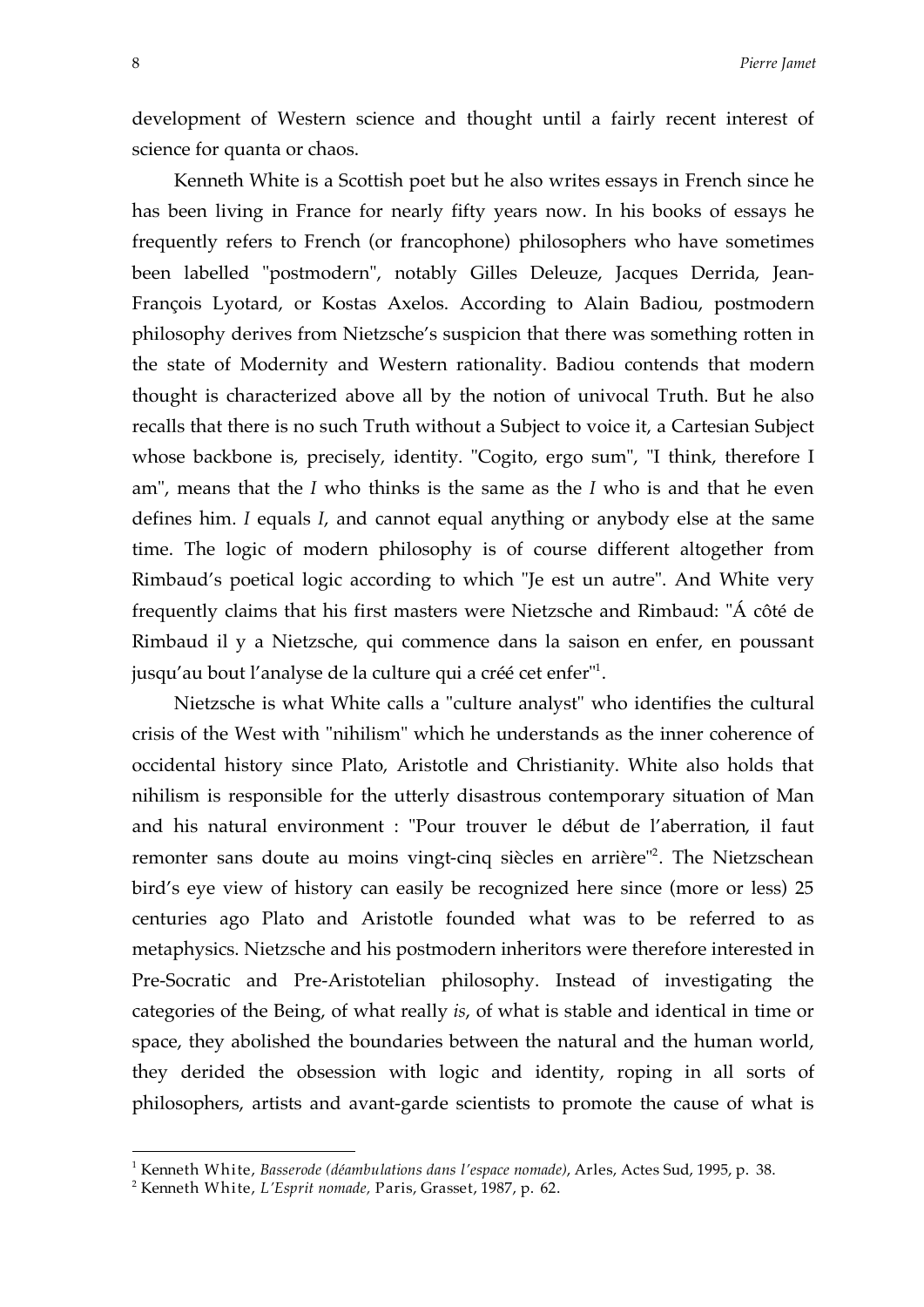rather *in the process of becoming* something else. There is more to the world than the mere categories of the Being, there is more to Man than his mere rational self, whose identity allows him to set foot on firm ground and build cities and states. In other words, philosophy has to learn how to swim. It has to learn from Heraclitus and all the doctrines of the fleeting world. It has to acknowledge that man's identical self is only the emerged part of an iceberg of unconsciousness. White undoubtedly takes this Nietzschean and postmodern stance, as we can tell from the following quotation:

Il faudra sans doute abandonner le concept d'Être, sous toutes ses formes, depuis Dieu, en passant par le *Topos noétes* de Platon, le *Praton kinoun* d'Aristote, l'*Ipsum esse subsistans* des scolastiques, le Postulat moral de Kant, jusqu'au *Geist* de Hegel – ce qui, selon toute probabilité, ne saurait se faire en un jour, ou en une nuit<sup>3</sup>.

The reference to Hegel is significant, here, since Hegel's *Geist* or "Mind" is Reason as the universal and absolute component of history, as its motive element and its very essence. The Hegelian Mind is part and parcel of the ideology of Progress that was to take on so much importance as from the  $19<sup>th</sup>$  century. But by the side of what White calls "the motorway of the West" a few great companions and intellectual or poetical figures stand and work and inspire whoever feels the urge to live, think or write off the beaten track.

C'est comme s'il y avait, à l'écart de la grande autoroute idéaliste Platon-Hegel-Superavenir, un paysage dans lequel poésie et pensée se rencontrent avec une attirance mutuelle. Il est incontestable qu'une des plus grandes figures de ce paysage-là (...) est Héraclite<sup>4</sup>.

And here again, the link between thought and poetry calls for the  $20<sup>th</sup>$  century French philosophical avant-garde. Indeed, the postmodern rejection of univocal Truth and of its sole agent, the Subject, implies a parallel understanding that the only world where a Subject can exist is language. One of the major postulates of postmodern philosophy is that there is no Subject outside language, in other words that the Cartesian Subject's reality is purely linguistic. This is borne out by a renewed interest of philosophy for literature insofar as literary works also reveal the non-subjective and hidden part of the iceberg. Literature is where language

<sup>3</sup> *ibid*., p. 22.

<sup>4</sup> *ibid*., p. 235.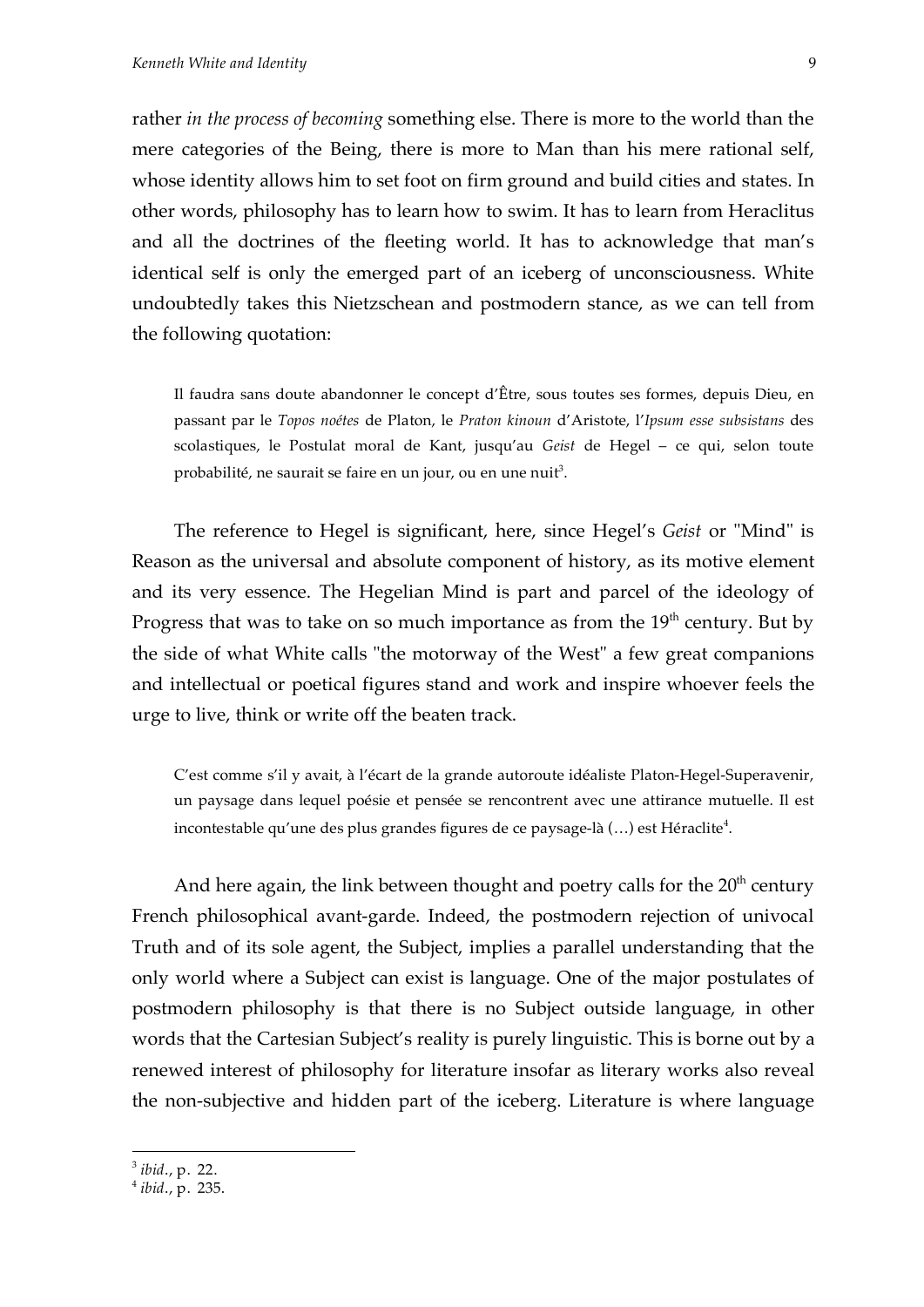under its traditional form is being queried, debunked – let us say "deconstructed". Poetry is the ocean where identity and distinctness dissolve, precisely, the world where metaphors can draw a link between separate things which now may appear in their fundamental and mysterious sameness. Poets are the tightrope walkers of grammar and syntax which they use in a way that goes against the natural and reassuring progression of meaning, its subjectivizing function. Why could "Je" not be "un autre"? Tame and blind are the words that know nothing but the rank that our gregarious need for security bestows upon them. At any rate, Kenneth White seems to agree with the postmodern criticism of language. He often makes it clear that the notion of identity is even worse than philosophically obsolete: it is also socially noxious. Since there are no real boundaries between the objects of the world, since everything is in a perpetual and Heraclitean flux, nationalism and political borders are also inadequate to the world to come. He contends at least that the most clearsighted thinkers of our postmodern times should do their utmost to facilitate the advent of an utterly cosmopolitan world. Hence White's geographical and intellectual nomadism.

# **2. The Call of the East**

This nomadism drives him eastwards, primarily. Along with Celtic references, Eastern poets and philosophers are probably the figures that White likes best. He is never tired of coming back to Bashô, Han Shan or Li Po, to name but a few poets from Japan and China he quotes most; or to refer to thinkers like Dôgen, Nagarjuna and Tchouang Tseu. This is in keeping with the prevailing atmosphere at the time when White started off as a poet (the 1960s), but his liking for the East is still unchanged, even though the aura of the Anglo-Saxon Beat Culture, from which he may be thought to have inherited, has waned a little. Yet if White was interested in the Celtic world, it was also because according to him the most fascinating modern Celtic writers — from Victor Segalen to Hugh MacDiarmid — have been irresistibly drawn to the East as to an Eden of existential plenitude: "Si MacDiarmid s'est tourné vers l'Orient, c'était pour sortir de l'intellectualité pure"5 . So White started to investigate his own Scottishness, going ever deeper into the Celtic and archaïc Hyperborean universe, discovering — or speculating — that there might have been long-forgotten connections between North and East. And he also found that Eastern thought and

<sup>5</sup> *ibid*., p. 155.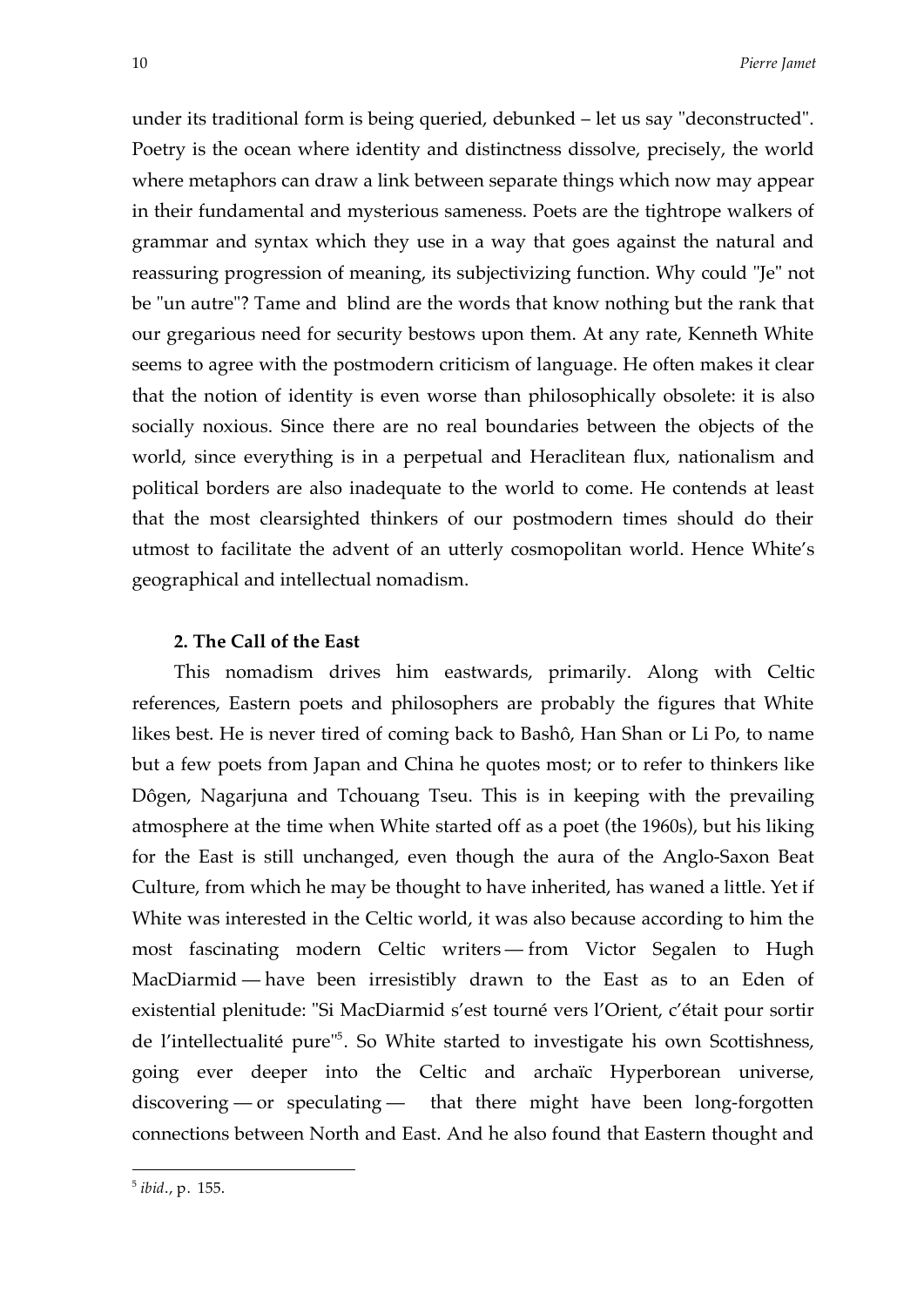aesthetics seemed familiar to his Celtic mind. These views are debatable but there remains that Nietzsche, following in the footsteps of his early master Schopenhauer, also invited his readers to take an interest in Eastern philosophy:

J'imagine de futurs penseurs chez qui la perpétuelle agitation de l'Europe et de l'Amérique s'associera à la contemplation asiatique, héritage de centaines de générations : une telle combinaison conduira à la solution de l'énigme du monde. En attendant, les libres esprits contemplatifs ont leur mission : ils abolissent toutes les barrières qui font obstacle à une interprétation des hommes : religions, états, instincts monarchiques, illusions de richesse et de pauvreté, préjugés d'origine et de race, etc<sup>6</sup>.

And not only did Nietzsche point to the East but so did postmodern thinkers since a chapter of Deleuze and Guattari's *Mille Plateaux* is devoted to the Tao philosophy. The reason for this interest is quite simple: at the heart of Buddhism lies a threefold understanding of existence: Man is in a perpetual state of insatisfaction (nothing can fulfill him completely); all beings and things are impermanent (they are in an ever changing process), and they depend on all other beings and things (they are interdependent). The last two principles (impermanence and interdependance) are indeed concordant with the philosophy of an ever-moving immanent process (*le devenir*) which Nietzsche and postmodern theoreticians advocate: for Buddhism as for them there is no such thing as a world of distinct objects and beings that would exist in themselves, with an identity of their own. All things change and the ultimate reality of impermanence is the passage between what our senses conveniently but erroneously understand as two different states. But this passage is in fact only a mysterious process, which Buddhism calls the Void. Kenneth White claims that *there* lies a common ground where East meets West, and he feels that it is his task to promote the meeting of these two poles: "C'est dans le vide, justement (mais que de travail avant de concevoir le vide autrement que comme un trou noir), qu'Orient et Occident peuvent se rencontrer"7 .

In terms of writing, his intellectual nomadism takes on the form of essays (*L'Esprit nomade* being perhaps the most revealing one), where he develops the ideas we have just examined with a liking for quotations that some disregard as mere indulgence in name-dropping. But his nomadism is not just about a

<sup>6</sup> Cité par Jean-François Lyotard, *Nietzsche aujourd'hui*, Paris, 10/18, 2 vols., vol. I, p. 152.

<sup>7</sup> Kenneth White, *Une Apocalypse tranquille*, Paris, Grasset, 1985, p. 208.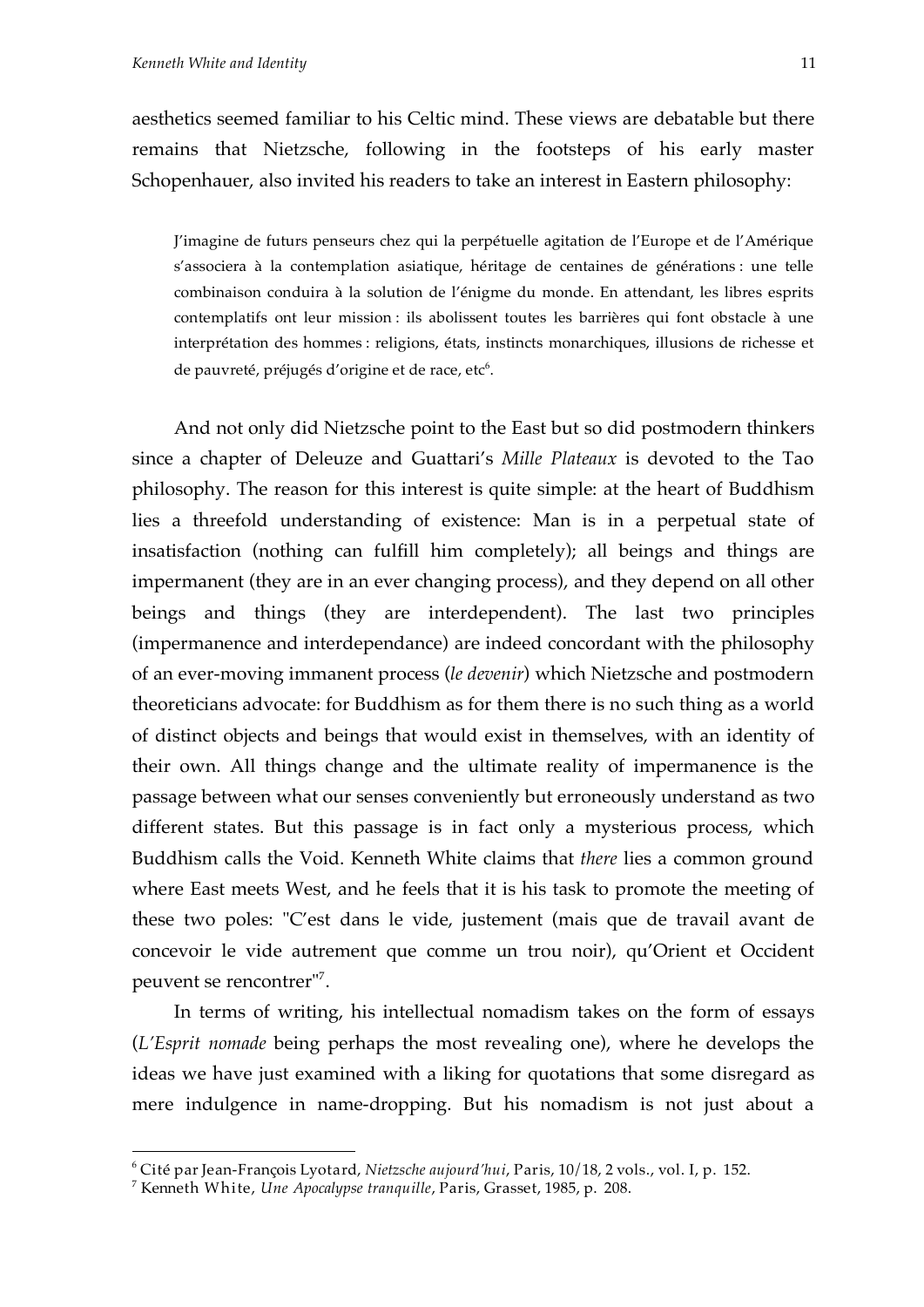transdisciplinary art of quoting, it is about travelling too and writing books of prose that describe the very movement from theory to practice, at the centre of which lies the experience of poetry at its purest. Hence his reputation of travelwriter. *The Blue Road* or *The Face of the East Wind*, are such narratives. But the central experience to which travel-writing leads being ultimately that of an enlightenment, a brief and concise but precise understanding of the absence of identity, of the absence of definite self, White finds that nothing fits it better than the three-line Eastern poetical form known as the haïku. If we read the following poem:

In the wet green silence of the pine wood a crow's black call<sup>8</sup>

we can notice that the play on synesthesia makes us move through the senses of touch (wet), sight (green) and hearing (silence), and that sight and hearing are finally blended together in the "black call" of the crow. This call sounds awakening and somehow central; and although it remains unseen, the crow flies through the reader's imagination like a black bolt of lightning through the pines' branches. White tries to instil the feeling of an underlying continuum that the senses only arbitrarily cut down into seperate objects with an identity of their own.

So there we have a Scot who became French and promoted the advent of a global, planetary consciousness both in terms of culture and experience. His own personal identity White claims to be fluid and shifting, certainly not restricted to his psychological self. Therefore he imagines the life of other artists in some poems and let his reader surmise that he is in fact talking about himself. Such is the case in many narrative poems like "Brandan's Last Voyage", or "Black Sea Letter" for example (where Ovid in exile speaks with White's recognizable voice)<sup>9</sup>.

<sup>8</sup> Kenneth White, *L'Anorak du goéland*, Rouen, L'Instant Perpétuel, 1986, pas de pagination. <sup>9</sup>

Respectively in: Kenneth White, *Atlantica*, Paris Grasset, 1986 and Kenneth White, *Les Rives du silence*, Paris, Mercure de France, 1997 (bilingual editions).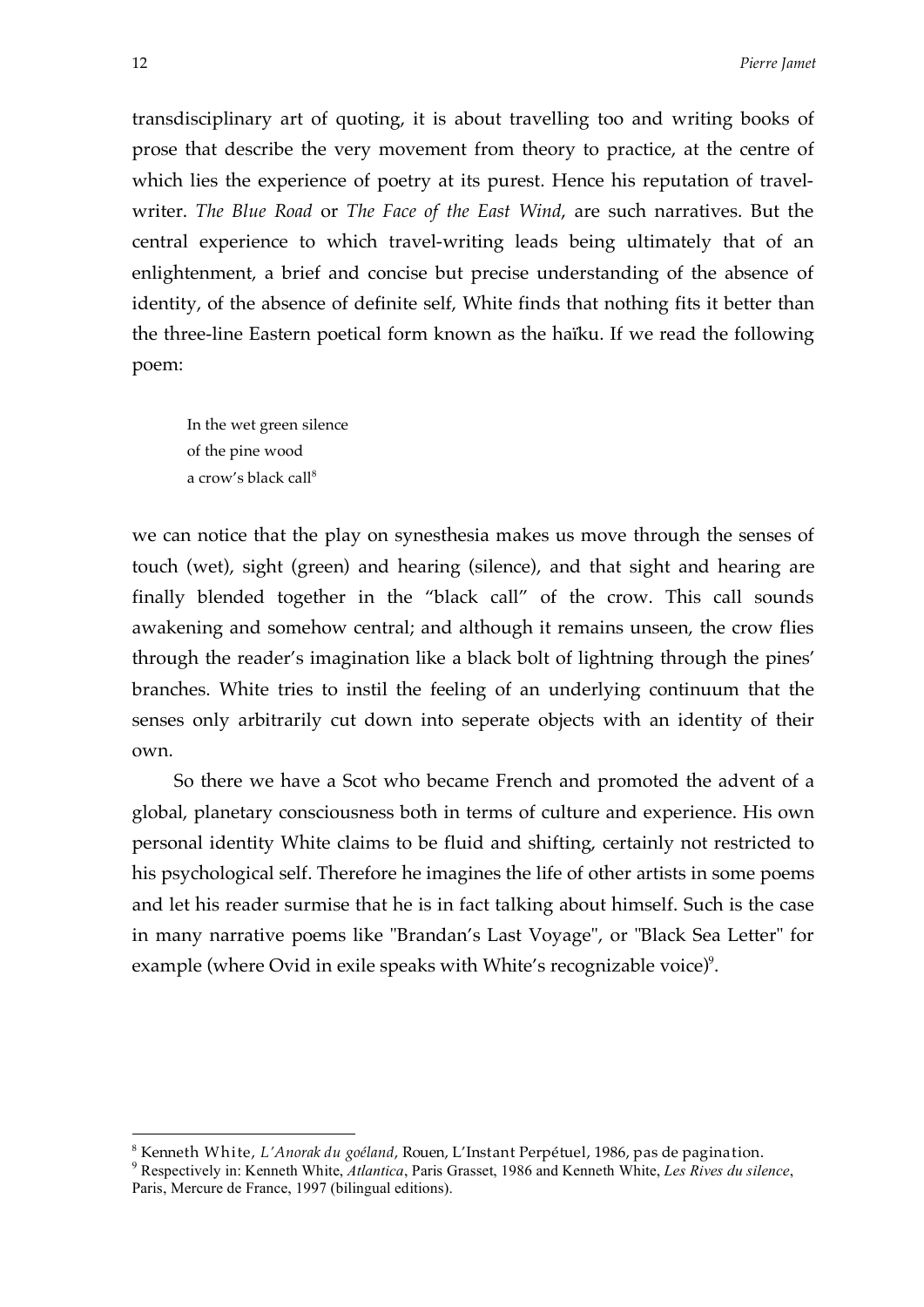### **II. Perplexing Paradoxes**

### **1. Identity and Desubjectivization**

Coming back to the question of language, which no radical thinker can possibly overlook – and White claims that he is a radical thinker – a puzzling contradiction between his work as essay writer and his poetry must be highlighted. For the postmodern philosophers we have mentioned above, European languages convey metaphysics automatically – and it would seem that metaphysics is no longer desirable. The influence of Martin Heidegger is critical in this perspective. In *Introduction à la métaphysique10,* Heidegger recalls that Greek grammarians defined language for the first time as an object of study organized according to the difference between a fundamental form and less important "accidents" (declensions, inflections etc). Any speech act stands on a cornerstone which is assumed, never questioned and never thought through. This fundamental unit is the primitive "BE", the copula; it validates our judgements and it is, according to Heidegger, the condition of rationality's very existence. It allows us to communicate but it also has remarkable consequences since philosophy became in Greece an ontology, that is to say the study of the Being. It turns out, François Châtelet recalls, that metaphysical philosophers attributed I, God, or Nature to this copula, and said "I am" instead of saying something like "there is I"; they said "God is" and "Nature is" instead of "there is God" or "there is Nature"11. Yet by giving in to the feeling that "I" or "God" or "Nature" have an existence of their own outside language, we are metaphysicians 'sans le savoir', as Molière would have it. It takes a lot of words and metaphors to catch a glimpse of what I, God or Nature might be like – it takes literature. Therefore, the postmodern rejection of identity goes along with a destruction of the subjectivizing forces at work within common language. And this is precisely what White's poetry does *not* do. Beckett, Joyce or MacDiarmid effectively ruin the subjectivizing powers of language. Which is why some say they are difficult to read. So the question of identity in White's work, however appealing in the essays, remains abstract. His poems do not evidence any forceful desubjectivizing processes. They abide by the fundamental subjective rule and mainly describe from outside identifiable forms while they were supposed to reveal from within anonymous forces. But this is not denying White a true sense of the picturesque. Though he does not venture down

<sup>10</sup> Martin Heidegger, *Introduction à la métaphysique*, Paris, Gallimard, 1992.

<sup>11</sup> François Châtelet, *Hegel*, Paris, Seuil, 1994, p. 81sq.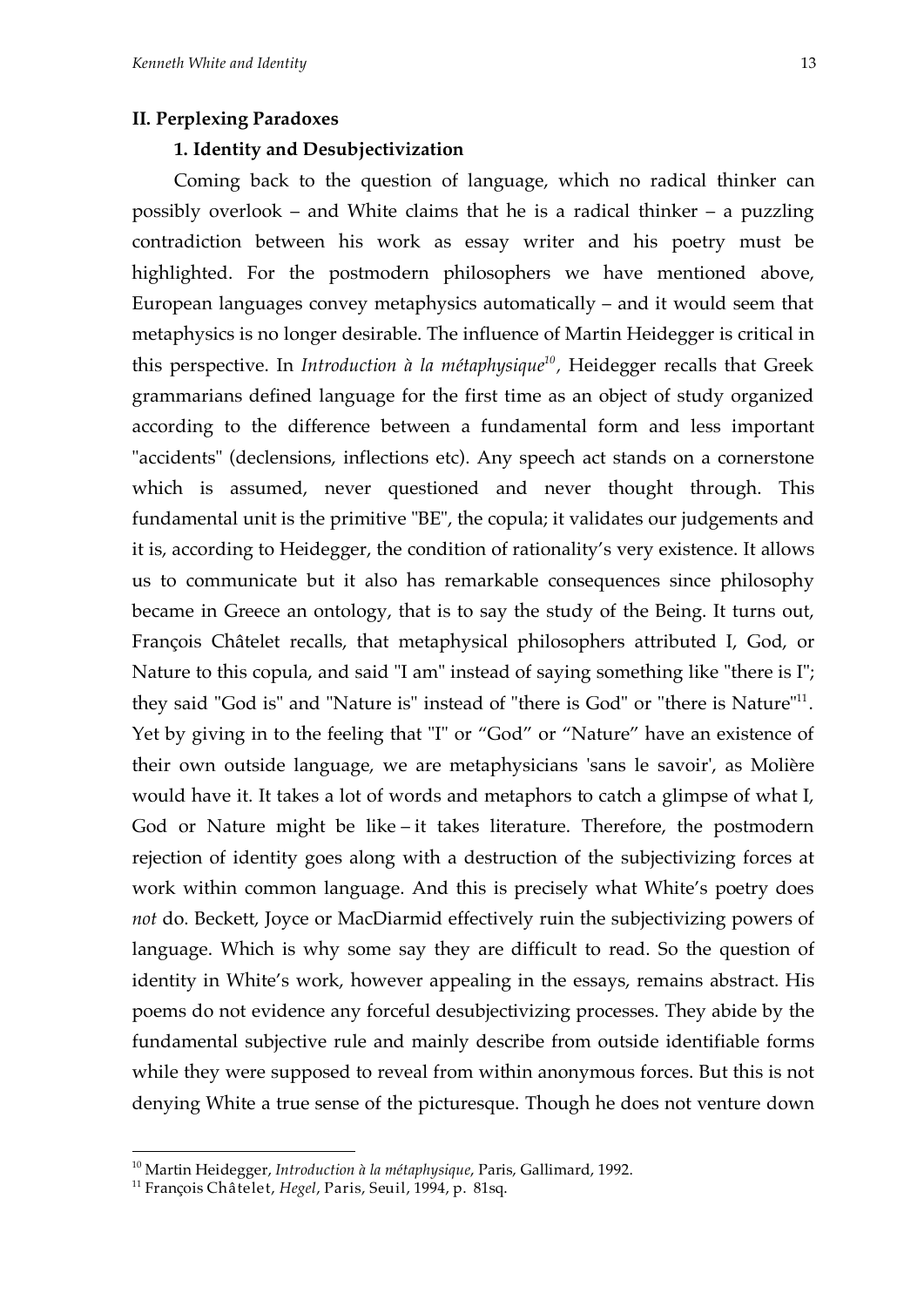into the linguistic manufacture of identity, his naturalistic poems are still lovely landscape vistas, as from the point of view of a privileged lonely wanderer.

### **2. Identity and Egopoetics**

The contradiction between an anti-identity theoretical stance and a kind of poetry that does not take on the consequences of this stance also shows on the surface of White's writings when he takes the attitude of an egotistical poetthinker. His egotism may be understood first as a salutary reaction against the social environment of his youth. Most poets become poets because they are ill at ease among normal – all too normal – people. And in fact, White willingly admits that he is egocentric in one of his earliest books of prose: "Égocentrique? Oui, bien sûr, sur quoi d'autre voulez-vous vous *centrer*? Il faut se centrer sur l'ego, se concentrer sur lui, et le *traverser* pour entrer dans le champ libre. Sans cela, on est pris dans toutes les sortes d'égoïsme *camouflé*" *12.*

This statement sounds very convincing indeed, but it was written in the 1960s and whether White actually managed to step beyond his ego is a question that remains open. The poet believes in the superiority of artists. In Joyce, he recognizes "l'égoïsme du créateur qui n'accepte pas de renoncer à sa puissance vitale, à son besoin de synthèse imaginative en faveur d'on ne sait quel altruisme dicté par une philosophie ou une religion<sup>113</sup>. But how does White manage to reconcile this typically Romantic attitude with the idea that identity is in fact only a mere garment for an anonymous and complex process: that is the question. Not that this self-assertive attitude is necessarily despicable. After all, part of the charm of Nietzsche's work, for example, is due to a kind of narcissism too. But Nietzsche is extremely ironical in his narcissism and even declares that he overacts it in order to drive some readers away from him. Nietzsche's trans-narcissism, so to speak, can be demonstrated, whereas the feeling that incoherence pervades cannot be got rid of easily if one reads White's work attentively. And even if incoherence is not so important for a poet compared to the creative works he brings forth, it would seem that a radical poet-*thinker* cannot disregard it without losing the radicality he claims for himself.

Which is why the concept of "geopoetics" put forward by White at the end of the 1970s irresistibly evokes the symmetrical notion of *egopoetics*. What we are to

<sup>12</sup> Kenneth White, *Les Limbes incandescents*, Paris, Denoël, 1976, p. 114.

<sup>13</sup> Kenneth White, *Une Apocalypse tranquille*, Paris, Grasset, 1985, p. 154.